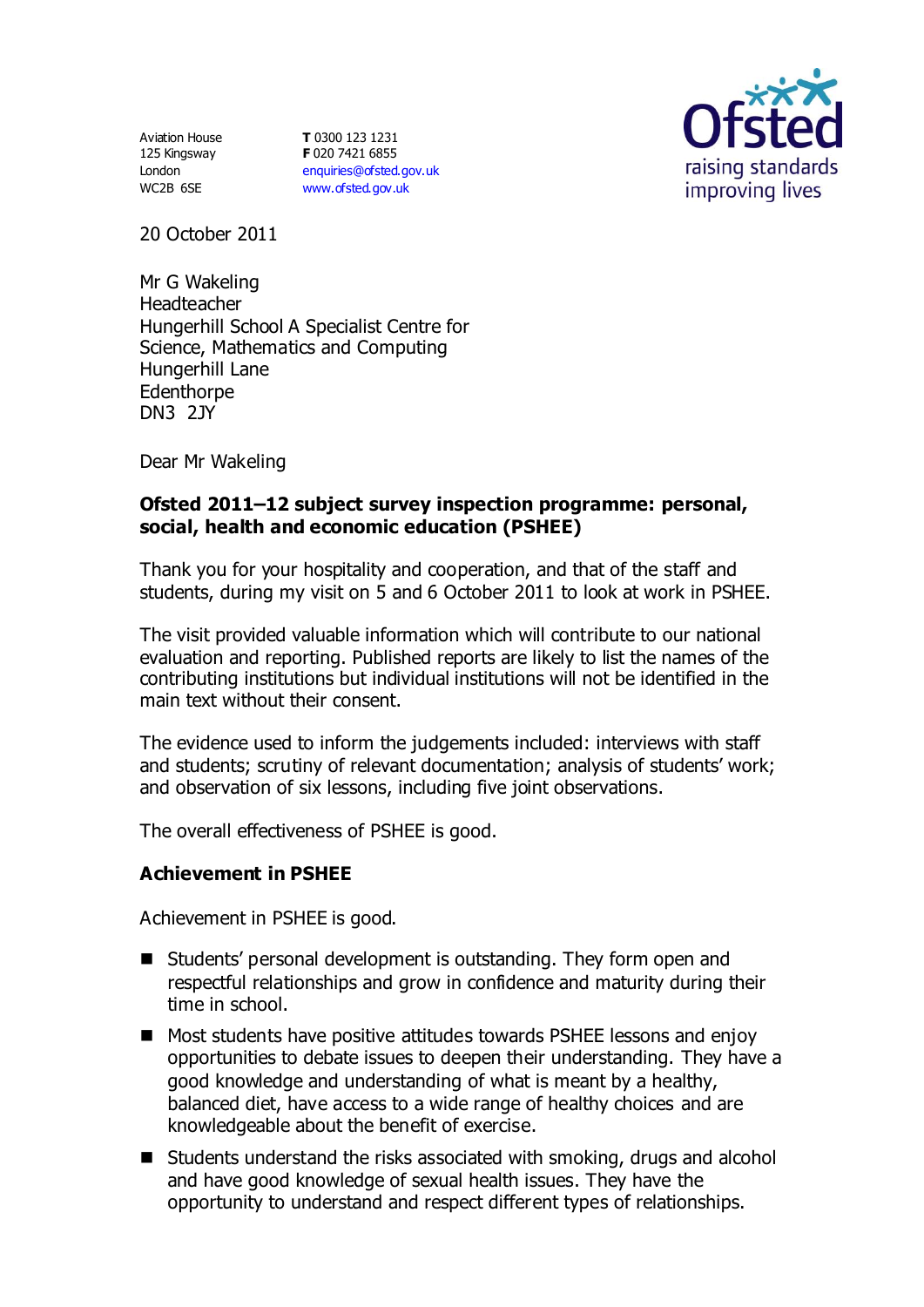- Students have a good understanding of bullying and the effects on physical and mental health. They have more limited opportunity to discuss and research issues linked to homophobic bullying.
- Students' social responsibility is well developed through the active 'student voice'. Their views and opinions are listened to and acted on. For example, the students' food council provides regular feedback, and the school council influences developments to improve the school environment.
- Students' financial awareness and capability are less well developed in preparing them for economic choices and decisions in the future.

# **Quality of teaching in PSHEE**

The quality of teaching in PSHEE is good.

- Teachers demonstrate good subject knowledge and confidence in teaching PSHEE. Outside speakers, such as magistrates and the police, bring a wider range of expertise and life experiences which students appreciate.
- Teachers create a safe learning environment for students to express and explore their views and feelings.
- Schemes of work and lessons are well planned with a good variety of tasks to engage and involve students. Although teachers provide good-quality support, resources are not always adjusted to meet the full range of students' needs.
- Assessment is integral to lesson planning, supported by end-of-unit tests for some topics. Students are increasingly involved in self and peerassessment. However, there is no formal teacher assessment or recording of students' knowledge and understanding of discrete aspects of PSHEE. Teachers use a helpful bank of statements to provide a summative report to parents and carers.

### **Quality of the curriculum in PSHEE**

The quality of the curriculum in PSHEE is good.

- Designated curriculum time is complemented well by planned crosscurricular contributions, form time and assemblies.
- Careers education, information, advice and guidance are readily available from Year 9 for students to explore their next steps. Staff work effectively with Connexions to target students at risk of not accessing employment, education or training when they leave school. This has proven to be a very successful approach. Careers education is not as well developed in Years 7 and 8.
- Involvement in the Healthy Schools programme has had a positive impact on healthy eating and the promotion of exercise. The success of this initiative has led to participation in the local 'Going for Gold' programme to consolidate improvements and support further development of the PSHEE programme.